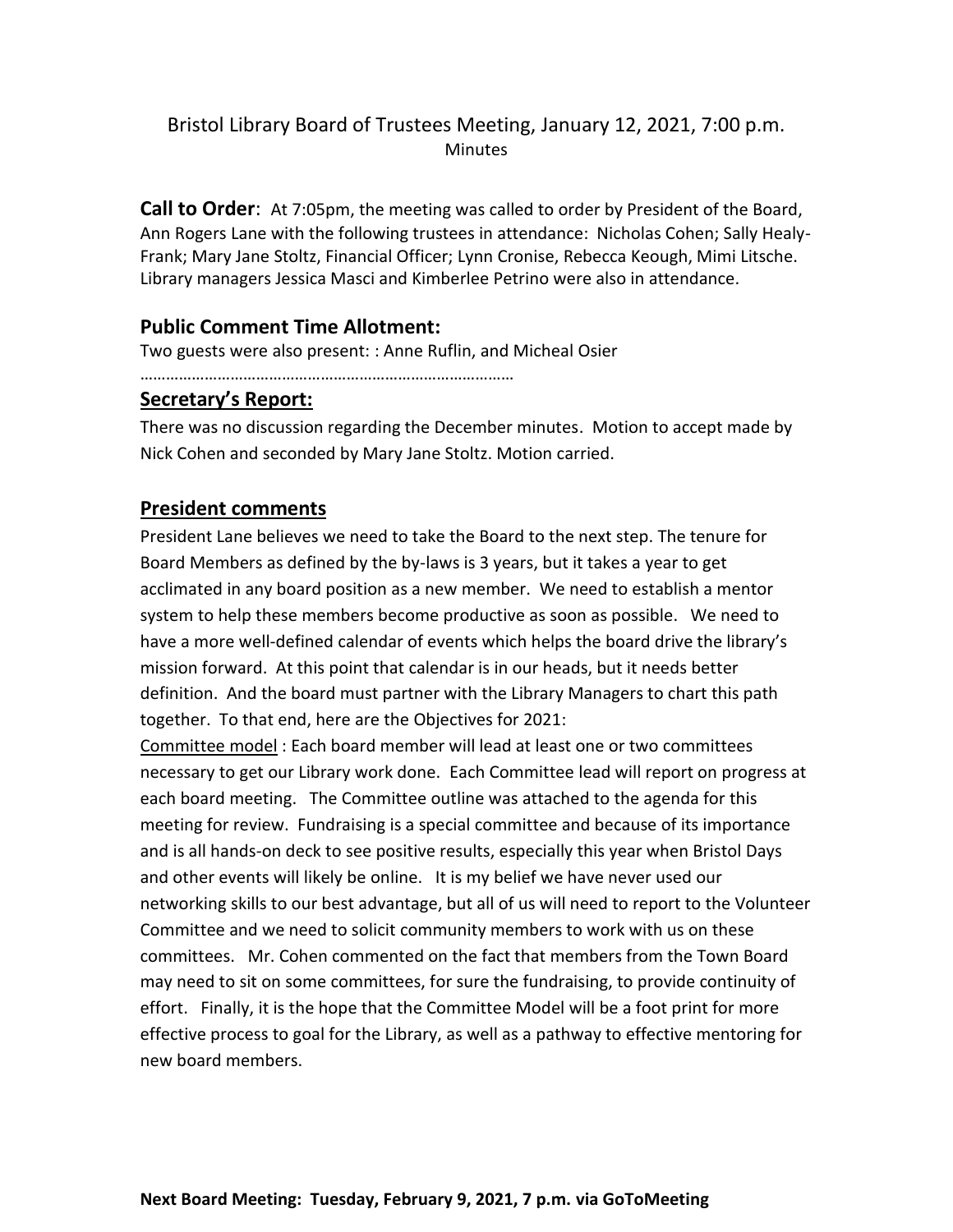Use of Google docs: This on-line tool uses a unique link that allows anyone to access, edit and save work on the link. It provides a way to communicate with one another about such things as thank -you notes needed, and our yearly calendar will soon be here for review and edit if necessary. Use of tools like this can make our efforts more effective and hopefully more efficient.

## **Manager's Monthly Report & Statistics (Jessica Masci and Kimberlee Petrino):**

Jessica reported to the board that the  $1<sup>st</sup>$  Book Order is already on the shelves. We will need to coordinate the monthly newsletter with Sally Healy Frank. As other material becomes available, we will need to work toward common formatting and gathering input from patrons for the newsletter. Ann reminded us that Susan Schuekler is the webmaster for posting on the website. The question was raised about feasibility for online children's programs and any information should be emailed to our managers. Mr. Cohen wondered if our Library Managers are on the List serve for the NY Library system. Ann indicated that Suzanne at the Pioneer Library System will know.

## **Committee Reports**

### **Finance Committee (Mary Jane Stoltz):**

Ms. Stoltz reported that we had a good year with PPP#1 and the loan was forgiven on 12/29/20, and we have applied for the PPP #2. There was a brief Training for Kim and Jess and they now know how to do payroll. Mary Jane indicated the month's bills need to be reviewed and signed by three board members. These bills are in a red folder in the managers office. Lynn Cronise, Rebecca Keough, and Sally Healy-Frank indicted that they could do so. The motion was made to accept the report by Nick Cohen and seconded by Lynn Cronise. Motion carried.

### **Volunteer Committee:**

Lynn Cronise volunteered to chair this committee for the year. Motion was made to accept Lynn, by Mary Jane Stoltz; seconded by Sally Healy-Frank. Motion carried. Congratulations Lynn!

#### **Grant Committee:**

Grant Report: Nick Cohen gave his final update and indicated the Library managers will coordinate the installation of the new security system. Cost to monitor the new system is \$30 per month which is more than offset by the building safety insurance premium savings now that we have a security system in place. They will be able to schedule for the electrical system and the new lamp post. Paving may need to wait on the Town Board progress in this matter. There will be no Construction Grant application this year.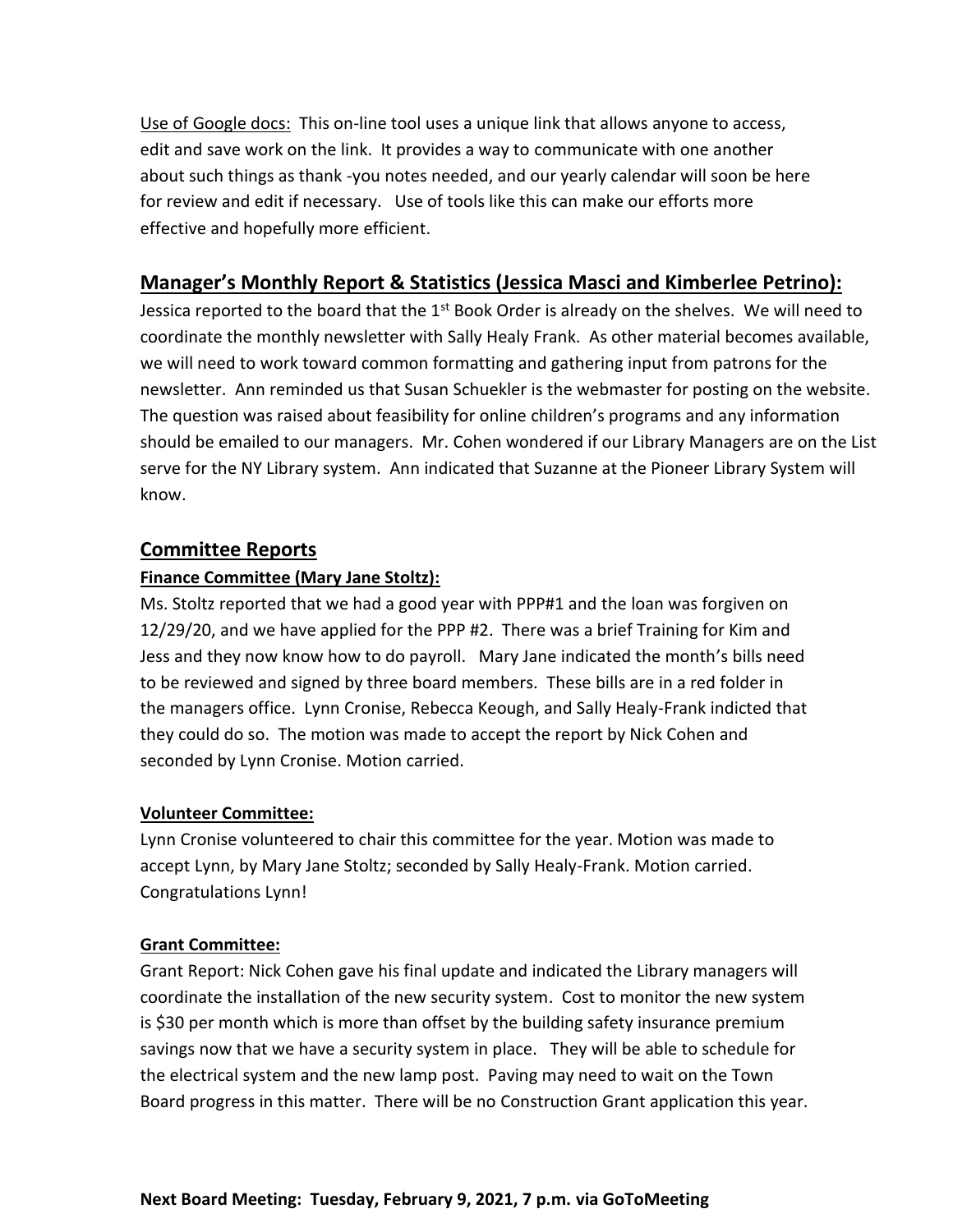Rebecca Keough agreed to chair this committee and one of our guests, Anne Ruflin volunteered to help, and Nick, although his tenure is ending, volunteered his services as past grant writer and administrator if he was needed in the future. Motion was made to accept the new chair, by Mimi Litsche and seconded by Mary Jane Stoltz. Motion carried.

#### **Operations Committee (Ann Rogers Lane):**

This committee will operate closely with the Library Managers to ensure smooth operation of Library function going forward. There is no report this month yet.

#### **Policy Committee (Mimi Litsche)**:

Report on progress of Policy updates: We remain a committee of three, with Ann Rogers Lane and Liz Smith our former President finalizing the policies to date. Although we were tasked to have all the mandatory policies in place by PLS by January 1, 2021, the need for additional Covid Policies to target operations during the pandemic set us back. We will continue to work through the mandated policies and will plan for a meeting soon to set our objectives and make new assignments soon.

#### **Fundraising Committee:**

After some discussion targeting the weight of work and importance of this committee, it was decided that this committee should have co-chairs and Ann Rogers Lane and Sally Healy Frank agreed to take the leadership on. Motion made to accept by Mimi Litsche and seconded by Mary Jane Stoltz. Motion carried.

#### **Municipal Committee:**

This is a new committee that will be formed to explore the feasibility of guaranteeing a more permanent income stream for the Library than is currently available to an Association Library. Clearly more research and investigation about taking this path is needed before we see this as a viable choice. The decision regarding the chair for this committee will be tabled until the next meeting.

#### **Communications Committee (Sally Healy Frank):**

Thank-you communications are up to date at this time. Correspondence log (Google Doc) Each member will receive the link for this document via email.

**Old Business:** None reported.